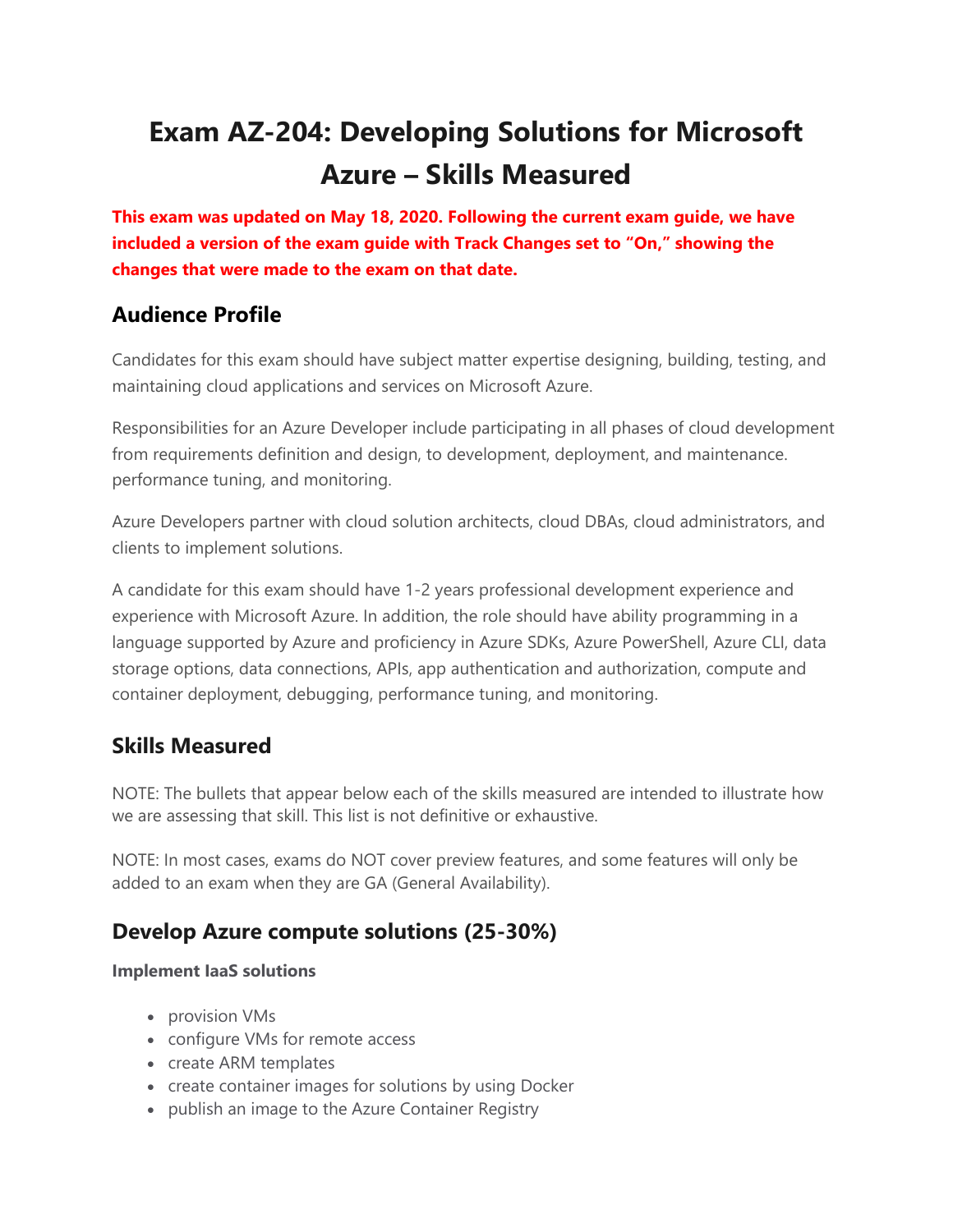- run containers by using Azure Container Instance
- Azure Kubernetes Service (AKS) is out of scope

### **Create Azure App Service Web Apps**

- create an Azure App Service Web App
- enable diagnostics logging
- deploy code to a web app
- configure web app settings including SSL, API, and connection strings
- implement autoscaling rules, including scheduled autoscaling, and scaling by operational or system metrics

### **Implement Azure functions**

- implement input and output bindings for a function
- implement function triggers by using data operations, timers, and webhooks
- implement Azure Durable Functions

# **Develop for Azure storage (10-15%)**

### **Develop solutions that use Cosmos DB storage**

- select the appropriate API for your solution
- implement partitioning schemes
- interact with data using the appropriate SDK
- set the appropriate consistency level for operations
- create Cosmos DB containers
- implement scaling (partitions, containers)
- implement server-side programming including stored procedures, triggers, and change feed notifications

### **Develop solutions that use blob storage**

- move items in Blob storage between storage accounts or containers
- set and retrieve properties and metadata
- interact with data using the appropriate SDK
- implement data archiving and retention
- implement hot, cool, and archive storage

# **Implement Azure security (15-20%)**

### **Implement user authentication and authorization**

• implement OAuth2 authentication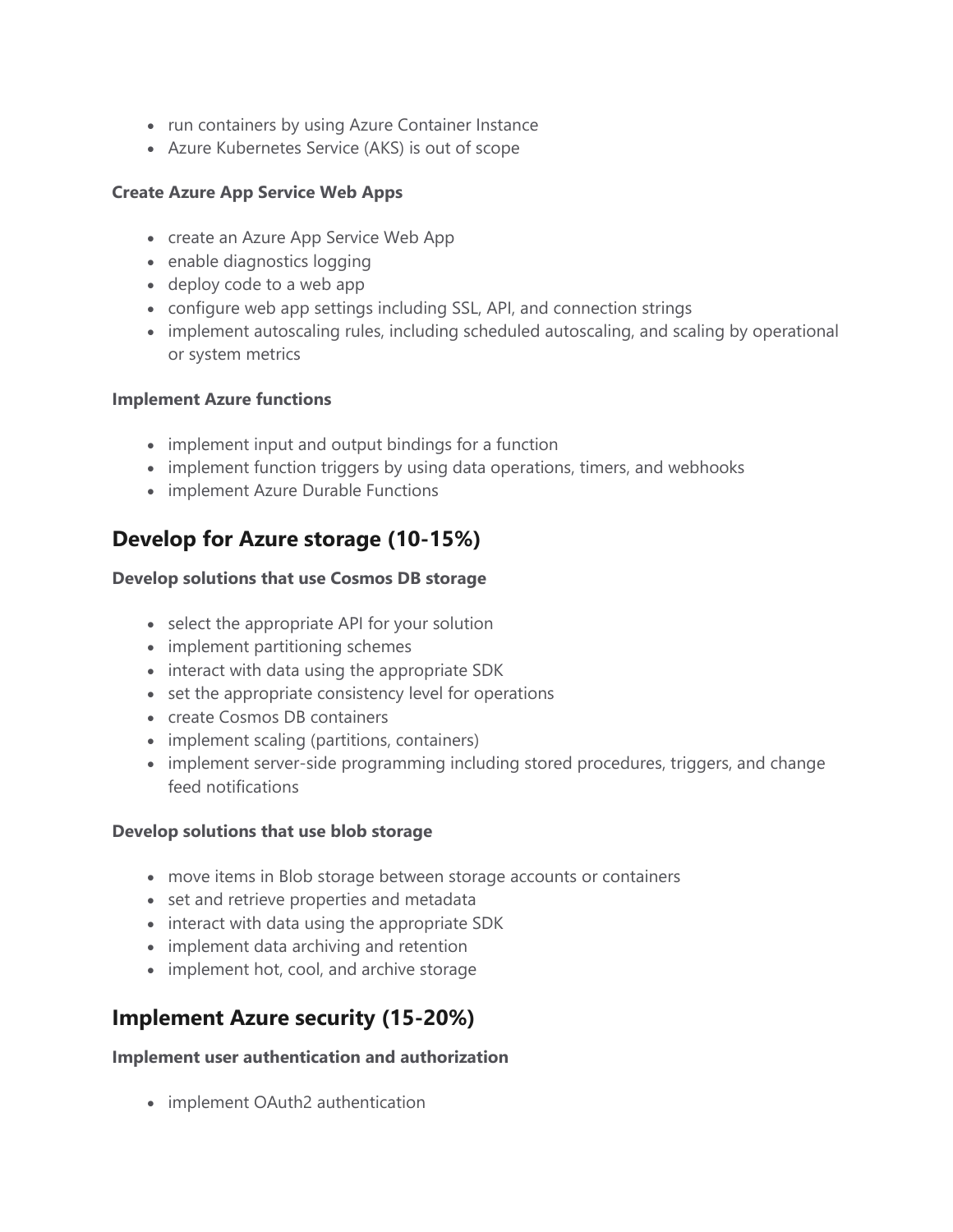- create and implement shared access signatures
- register apps and use Azure Active Directory to authenticate users
- control access to resources by using role-based access controls (RBAC)

#### **Implement secure cloud solutions**

- secure app configuration data by using the App Configuration and KeyVault API
- manage keys, secrets, and certificates by using the KeyVault API
- implement Managed Identities for Azure resources

### **Monitor, troubleshoot, and optimize Azure solutions (10-15%)**

### **Integrate caching and content delivery within solutions**

- develop code to implement CDNs in solutions
- configure cache and expiration policies for FrontDoor, CDNs, or Redis caches Store and retrieve data in Azure Redis cache

### **Instrument solutions to support monitoring and logging**

- configure instrumentation in an app or service by using Application Insights
- analyze log data and troubleshoot solutions by using Azure Monitor
- implement Application Insights Web Test and Alerts
- implement code that handles transient faults

# **Connect to and consume Azure services and third-party services (25- 30%)**

### **Develop an App Service Logic App**

- create a Logic App
- create a custom connector for Logic Apps
- create a custom template for Logic Apps

### **Implement API Management**

- create an APIM instance
- configure authentication for APIs
- define policies for APIs

### **Develop event-based solutions**

- implement solutions that use Azure Event Grid
- implement solutions that use Azure Notification Hubs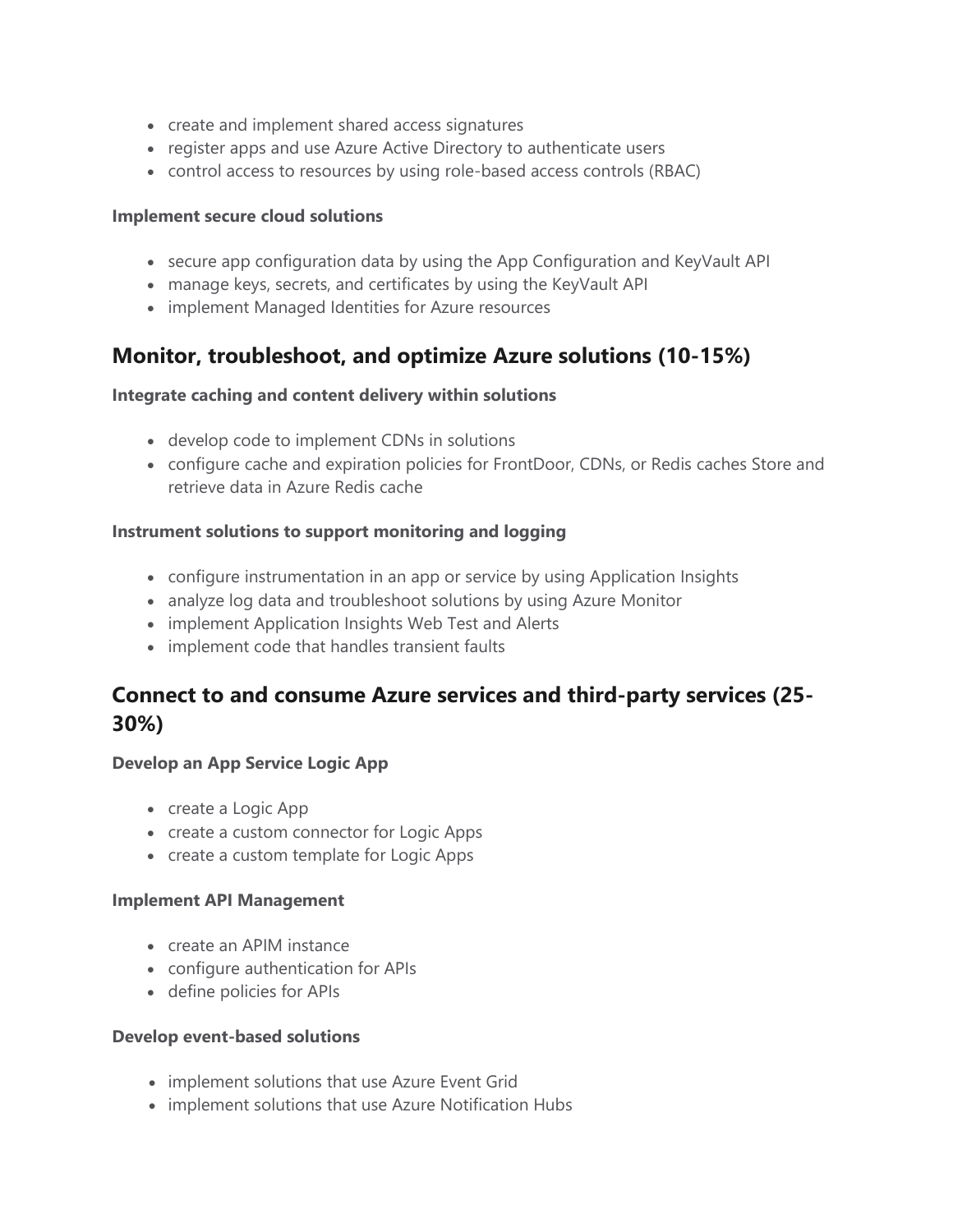• implement solutions that use Azure Event Hub

### **Develop message-based solutions**

- implement solutions that use Azure Service Bus
- implement solutions that use Azure Queue Storage queues

### **The exam guide below shows the changes that were implemented on May 18, 2020.**

# **Audience Profile**

Candidates for this exam should have subject matter expertise designing, building, testing, and maintaining cloud applications and services on Microsoft Azure.

Responsibilities for an Azure Developer include participating in all phases of cloud development from requirements definition and design, to development, deployment, and maintenance. performance tuning, and monitoring.

Azure Developers partner with cloud solution architects, cloud DBAs, cloud administrators, and clients to implement solutions.

A candidate for this exam should have 1-2 years professional development experience and experience with Microsoft Azure. In addition, the role should have ability programming in a language supported by Azure and proficiency in Azure SDKs, **Azure PowerShell, Azure CLI**, data storage options, data connections, APIs, app authentication and authorization, compute and container deployment, debugging, performance tuning, and monitoring.

### **Skills Measured**

NOTE: The bullets that appear below each of the skills measured are intended to illustrate how we are assessing that skill. This list is not definitive or exhaustive.

NOTE: In most cases, exams do NOT cover preview features, and some features will only be added to an exam when they are GA (General Availability).

# **Develop Azure compute solutions (20-2525-30%)**

### **Implement IaaS solutions**

- provision VMs
- configure VMs for remote access
- create ARM templates
- create container images for solutions by using Docker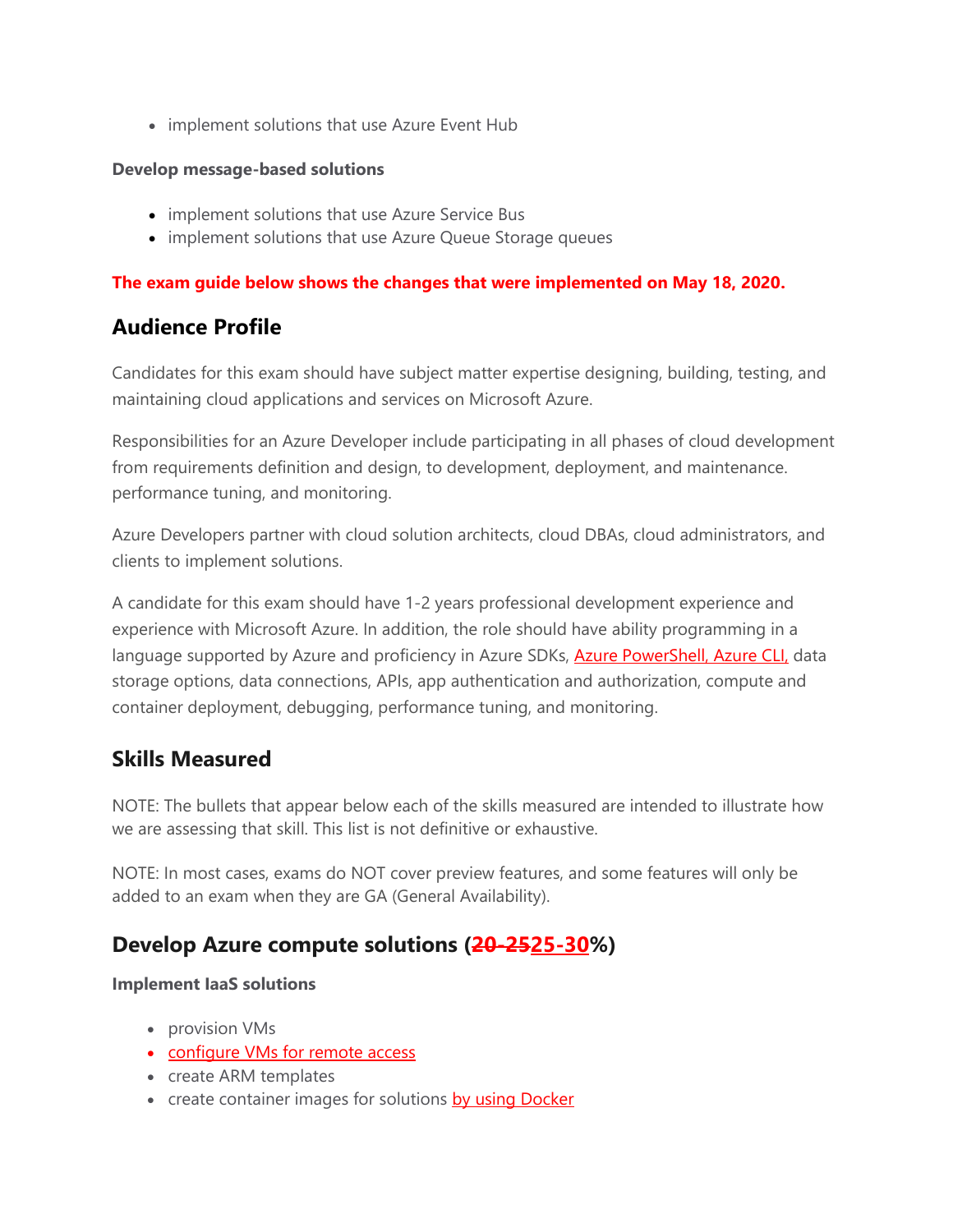- publish an image to the Azure Container Registry
- run containers by using Azure Container Instance
- Azure Kubernetes Service (AKS) is out of scope

### **Create Azure App Service Web Apps**

- create an Azure App Service Web App
- enable diagnostics logging
- deploy code to a web app
- configure web app settings including SSL, API, and connection strings
- implement autoscaling rules, including scheduled autoscaling, and scaling by operational or system metrics

### **Implement Azure functions**

- implement input and output bindings for a function
- implement function triggers by using data operations, timers, and webhooks
- implement Azure Durable Functions

# **Develop for Azure storage (15-2010-15%)**

### **Develop solutions that use Cosmos DB storage**

- select the appropriate API for your solution
- implement partitioning schemes
- interact with data using the appropriate SDK
- set the appropriate consistency level for operations
- create Cosmos DB containers
- implement scaling (partitions, containers)
- implement server-side programming including stored procedures, triggers, and change feed notifications

### **Develop solutions that use blob storage**

- move items in Blob storage between storage accounts or containers
- set and retrieve properties and metadata
- interact with data using the appropriate SDK
- implement data archiving and retention
- implement hot, cool, and archive storage

# **Implement Azure security (15-20%)**

**Implement user authentication and authorization**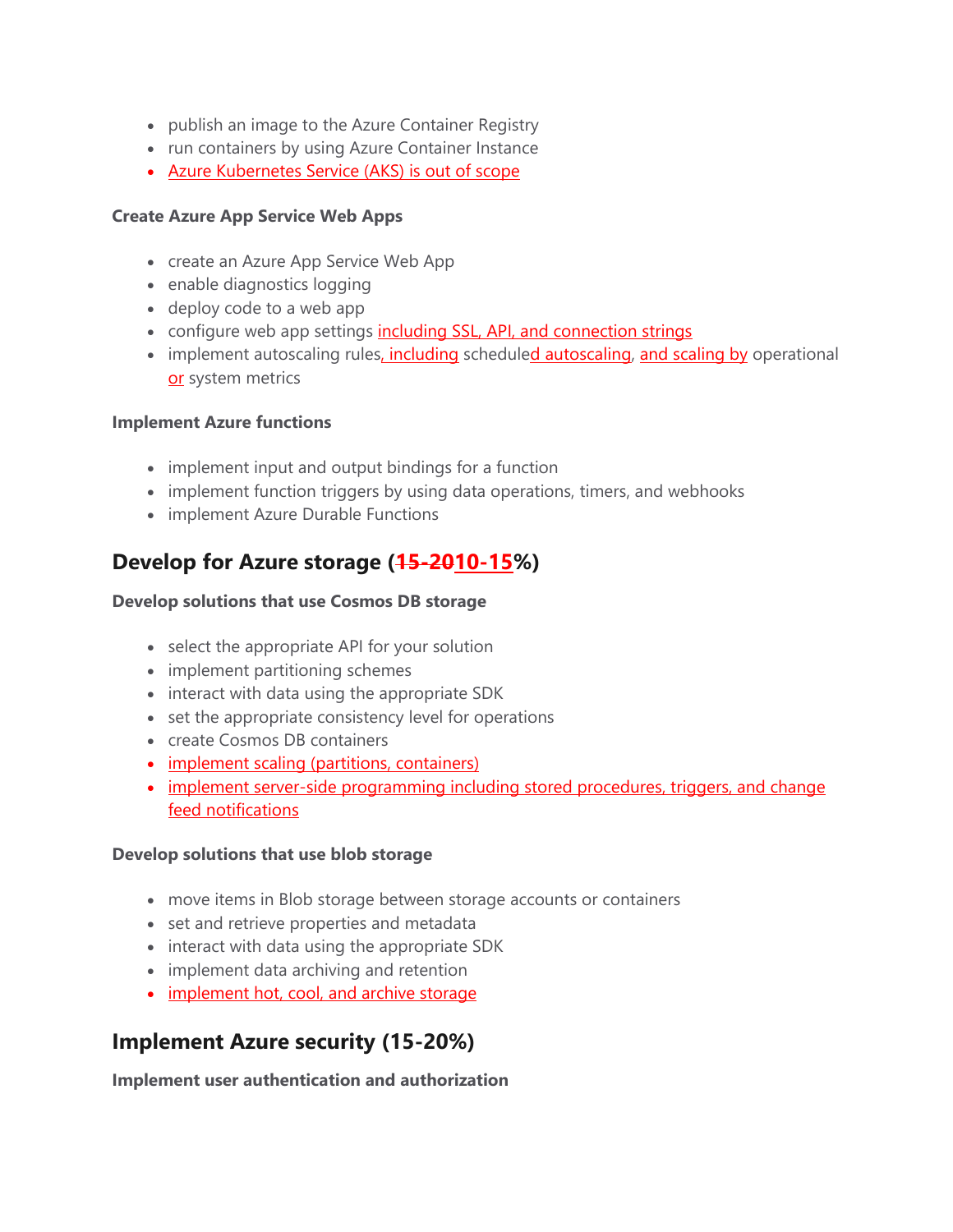- implement OAuth2 authentication
- create and implement shared access signatures
- register apps and use Azure Active Directory to authenticate users
- control access to resources by using role-based access controls (RBAC)

### **Implement secure cloud solutions**

- secure app configuration data by using the App Configuration and KeyVault API
- manage keys, secrets, and certificates by using the KeyVault API
- implement Managed Identities for Azure resources

# **Monitor, troubleshoot, and optimize Azure solutions (10-15%)**

### **Integrate caching and content delivery within solutions**

- develop code to implement CDN's in solutions
- configure cache and expiration policies for FrontDoor, CDNs, or Redis caches
- store and retrieve data in Azure Redis cache

### **Instrument solutions to support monitoring and logging**

- configure instrumentation in an app or service by using Application Insights
- analyze log data and troubleshoot solutions by using Azure Monitor
- implement Application Insights Web Test and Alerts
- implement code that handles transient faults

# **Connect to and consume Azure services and third-party services (25- 3020-25%)**

### **Develop an App Service Logic App**

- create a Logic App
- create a custom connector for Logic Apps
- create a custom template for Logic Apps

### **Implement API Management**

- create an APIM instance
- configure authentication for APIs
- define policies for APIs

### **Develop event-based solutions**

• implement solutions that use Azure Event Grid